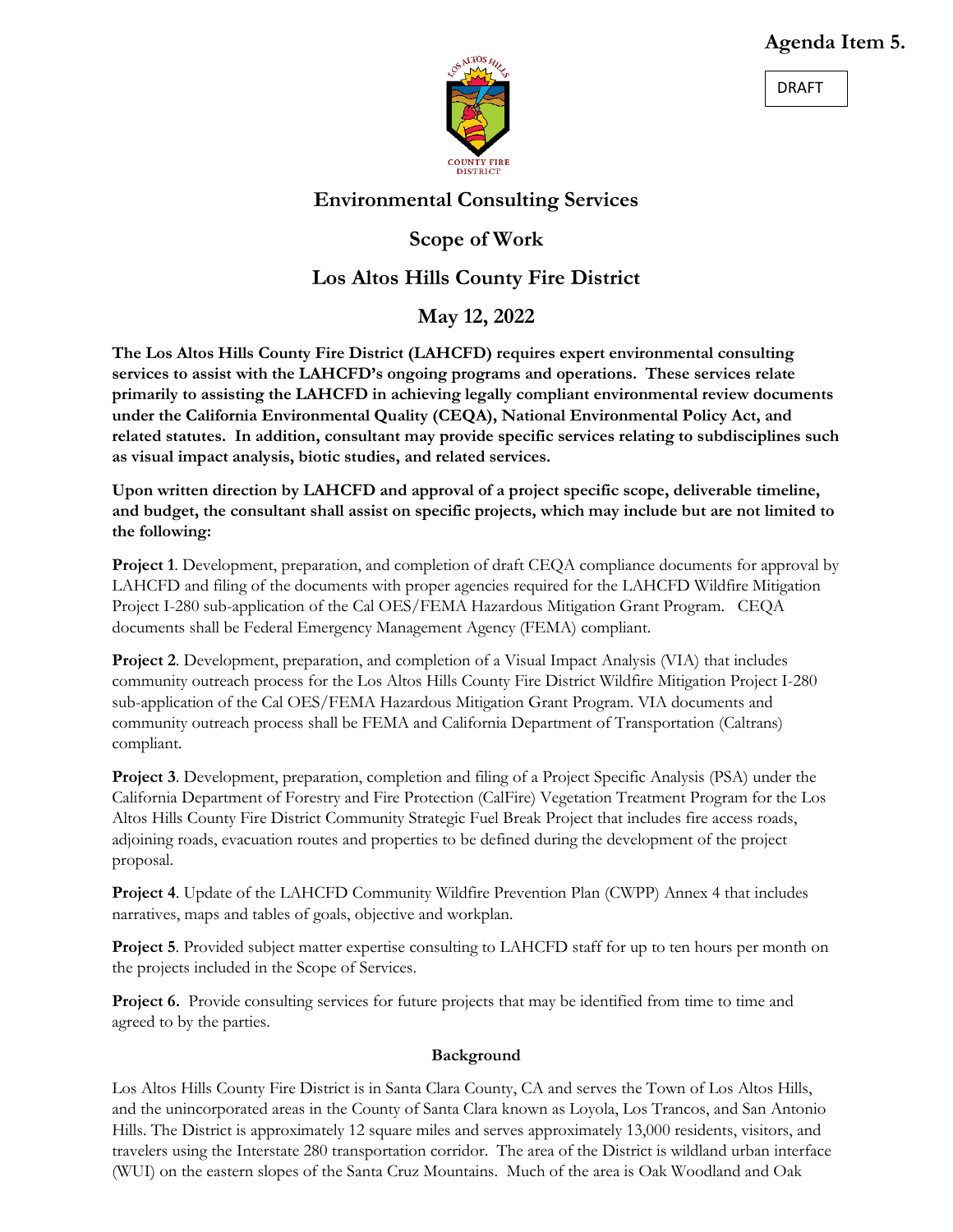Savannah with Redwood or conifer ecosystems occurring in places. As in most developed areas, there are invasive species like eucalyptus and broom and pathogens such as sudden oak death. LAHCFD has creeks and waterways running through its direct watershed though no coastal concerns are identified at this time. There is a 6-8 lane Interstate 280 that runs through the LAHCFD jurisdiction.

The LAHCFD mission is to:

- Protect the lives, property and environment of our community from fires, natural disasters, and hazardous material incidents
- Save lives by providing emergency medical services
- Prevent fires through education and prevention programs
- Provide personal emergency preparedness programs
- Increase awareness of the training, staffing and apparatus equipment used to fight fires

These identified projects will serve to further initiatives that support LAHCFD's mission and keep compliant with CA environmental laws, fulfill requirements of a grant project and comply with other local regulations.

## **Deliverables**

**Project 1**. Consultant shall prepare draft CEQA compliance documents for approval by LAHCFD and shall complete filings as required for the District Wildfire Mitigation Project I-280 sub-application of the Cal OES/FEMA Hazardous Mitigation Grant Program

This large landscape scale project will perform vegetation management along 5.5 miles of I280. This project is intended to be similar to the Governor's List priority wildfire prevention projects of 2019 like SR17 and Moraga Orinda performed in the CALFIRE Santa Clara Unit.

Since this is modeled after, but is not a Governor's list project, CEQA compliance is required. Consultant shall provide expert advice on the appropriate environmental compliance document to use and the legally required process, Consultant shall also prepare the archeological and botanical surveys necessary to support the CEQA document. At this time, it is unknown if a CALFIRE ERRF will be required. Caltrans documents will be required. Determination of legally required CEQA compliance approach will be done in conjunction with LAHCFD staff point of contact and the Office of County Counsel, County of Santa Clara.

It is anticipated that biological monitoring, erosion control and other field services will be required during the implementation of the project which is expected to commence in late 2023 or early 2024. These services will be provided under a separate scope of services.

*Timeline: CEQA compliance documents shall be completed and approved by October 8, 2022 to comply with FEMA grant application review. This is a time sensitive item with a firm due date.*

**Project 2**. Visual Impact Assessment to comply with FEMA grant application requirements for the District Wildfire Mitigation Project I-280 sub-application of the Cal OES/FEMA Hazardous Mitigation Grant Program. Please refer to Caltrans requirements here: [https://dot.ca.gov/programs/design/lap-visual-impact](https://dot.ca.gov/programs/design/lap-visual-impact-assessment)[assessment](https://dot.ca.gov/programs/design/lap-visual-impact-assessment)

#### *Timeline: completed by October 8, 2022 to comply with FEMA grant application review. This is a time sensitive item with a firm due date.*

**Project 3**. LAHFCFD plans to implement and develop a strategic community fuel break along the approximately western ridgeline of the jurisdiction. This is intended to slow or hold a potential wildfire moving from wildland WUI into the densely occupied valley below.

https://www.lahcfd.org/download/september-21-2021-fire-district-commissionmeeting/?ind=1632076266209&filename=10.B.-LAHSFB-Proposal-to-MidPen\_final.pdf&wpdmdl=3762&refresh=627c6bd9b91c61652321241

This project would include hardening and fuel reduction of the area's evacuation routes and fire roads. Treatment areas are outlined on the included maps. It is anticipated that treatment prescription will be